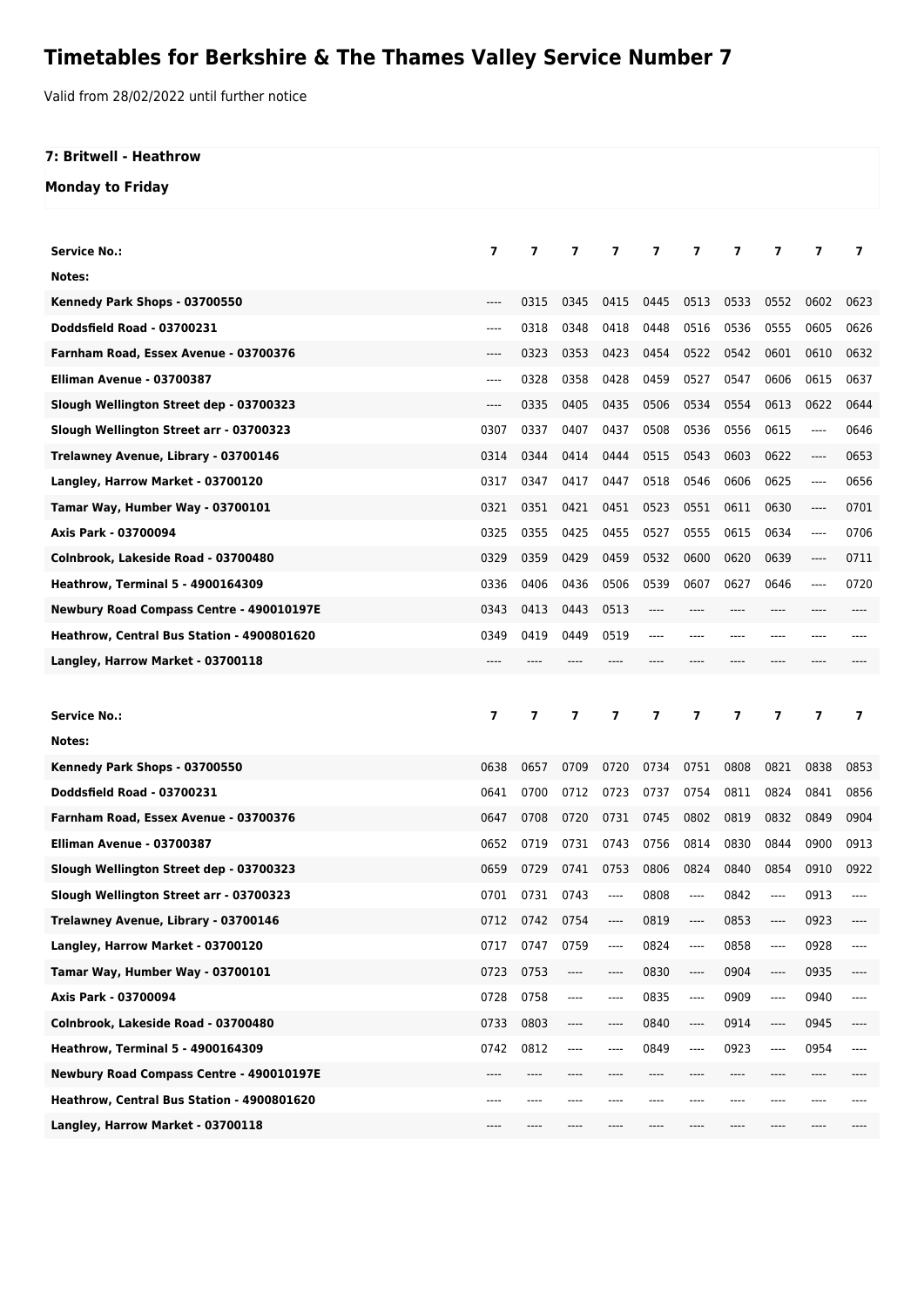| <b>Service No.:</b>                             | 7              | 7              | 7              | 7     | 7    | 7       | 7    | 7                             | 7    | 7              |
|-------------------------------------------------|----------------|----------------|----------------|-------|------|---------|------|-------------------------------|------|----------------|
| Notes:                                          |                |                |                |       |      |         |      |                               |      |                |
| Kennedy Park Shops - 03700550                   | 0908           | 0923           | 0938           | 0953  | 1008 | 1023    | 1038 | 1053                          | 1108 | 1123           |
| <b>Doddsfield Road - 03700231</b>               | 0911           | 0926           | 0941           | 0956  | 1011 | 1026    | 1041 | 1056                          | 1111 | 1126           |
| Farnham Road, Essex Avenue - 03700376           | 0919           | 0934           | 0949           | 1004  | 1019 | 1034    | 1049 | 1104                          | 1119 | 1134           |
| Elliman Avenue - 03700387                       | 0929           | 0943           | 0959           | 1013  | 1029 | 1043    | 1059 | 1113                          | 1129 | 1143           |
| Slough Wellington Street dep - 03700323         | 0939           | 0952           | 1009           | 1022  | 1039 | 1052    | 1109 | 1122                          | 1139 | 1152           |
| Slough Wellington Street arr - 03700323         | 0942           | ----           | 1012           | ----  | 1042 | ----    | 1112 | $\hspace{1.5cm} \textbf{---}$ | 1142 | ----           |
| Trelawney Avenue, Library - 03700146            | 0952           | ----           | 1022           | ----  | 1052 | ----    | 1122 | $---$                         | 1152 | ----           |
| Langley, Harrow Market - 03700120               | 0957           | ----           | 1027           | $---$ | 1057 | ----    | 1127 | $\hspace{1.5cm} \textbf{---}$ | 1157 | ----           |
| Tamar Way, Humber Way - 03700101                | 1004           | ----           | 1034           | ----  | 1104 | $---$   | 1134 | $\hspace{1.5cm} \textbf{---}$ | 1204 | ----           |
| Axis Park - 03700094                            | 1009           | ----           | 1039           | ----  | 1109 | ----    | 1139 | $-----$                       | 1209 |                |
| Colnbrook, Lakeside Road - 03700480             | 1014           | ----           | 1044           | ----  | 1114 | ----    | 1144 | $\hspace{1.5cm} \textbf{---}$ | 1214 |                |
| <b>Heathrow, Terminal 5 - 4900164309</b>        | 1023           | ----           | 1053           | ----  | 1123 | ----    | 1153 | $-----$                       | 1223 | ----           |
| <b>Newbury Road Compass Centre - 490010197E</b> | ----           |                | ----           |       |      |         | ---- | $---$                         | ---- |                |
| Heathrow, Central Bus Station - 4900801620      | ----           | ----           | ----           |       |      |         | ---- | $---$                         | ---- |                |
| Langley, Harrow Market - 03700118               | ----           |                |                |       |      |         |      |                               |      |                |
|                                                 |                |                |                |       |      |         |      |                               |      |                |
|                                                 |                |                |                |       |      |         |      |                               |      |                |
| <b>Service No.:</b>                             | $\overline{7}$ | $\overline{7}$ | $\overline{ }$ | 7     | 7    | 7       | 7    | 7                             | 7    | $\overline{ }$ |
| Notes:                                          |                |                |                |       |      |         |      |                               |      |                |
| Kennedy Park Shops - 03700550                   | 1138           | 1153           | 1208           | 1223  | 1238 | 1253    | 1308 | 1323                          | 1338 | 1353           |
| Doddsfield Road - 03700231                      | 1141           | 1156           | 1211           | 1226  | 1241 | 1256    | 1311 | 1326                          | 1341 | 1356           |
| Farnham Road, Essex Avenue - 03700376           | 1149           | 1204           | 1219           | 1234  | 1249 | 1304    | 1319 | 1334                          | 1349 | 1404           |
| Elliman Avenue - 03700387                       | 1159           | 1213           | 1229           | 1243  | 1259 | 1313    | 1329 | 1343                          | 1359 | 1413           |
| Slough Wellington Street dep - 03700323         | 1209           | 1222           | 1239           | 1252  | 1309 | 1322    | 1339 | 1352                          | 1409 | 1422           |
| Slough Wellington Street arr - 03700323         | 1212           | ----           | 1242           | ----  | 1312 | $-----$ | 1342 | $\hspace{1.5cm} \textbf{---}$ | 1412 | ----           |
| Trelawney Avenue, Library - 03700146            | 1222           | ----           | 1252           | ----  | 1322 | $---$   | 1352 | $-----$                       | 1422 |                |
| Langley, Harrow Market - 03700120               | 1227           |                | 1257           |       | 1327 | ----    | 1357 |                               | 1427 | ----           |
| Tamar Way, Humber Way - 03700101                | 1234           | ----           | 1304           |       | 1334 | ----    | 1404 | ----                          | 1434 | ----           |
| Axis Park - 03700094                            | 1239           | ----           | 1309           | $---$ | 1339 | ----    | 1409 | ----                          | 1439 | ----           |
| Colnbrook, Lakeside Road - 03700480             | 1244           | ----           | 1314           | ----  | 1344 | ----    | 1414 | ----                          | 1444 | ----           |
| <b>Heathrow, Terminal 5 - 4900164309</b>        | 1253           | ----           | 1323           | ----  | 1353 | ----    | 1423 | ----                          | 1453 | ----           |
| Newbury Road Compass Centre - 490010197E        | ----           | ----           | ----           |       |      | ----    | ---- | ----                          | ---- |                |
| Heathrow, Central Bus Station - 4900801620      | ----           |                |                |       |      |         |      |                               | ---- |                |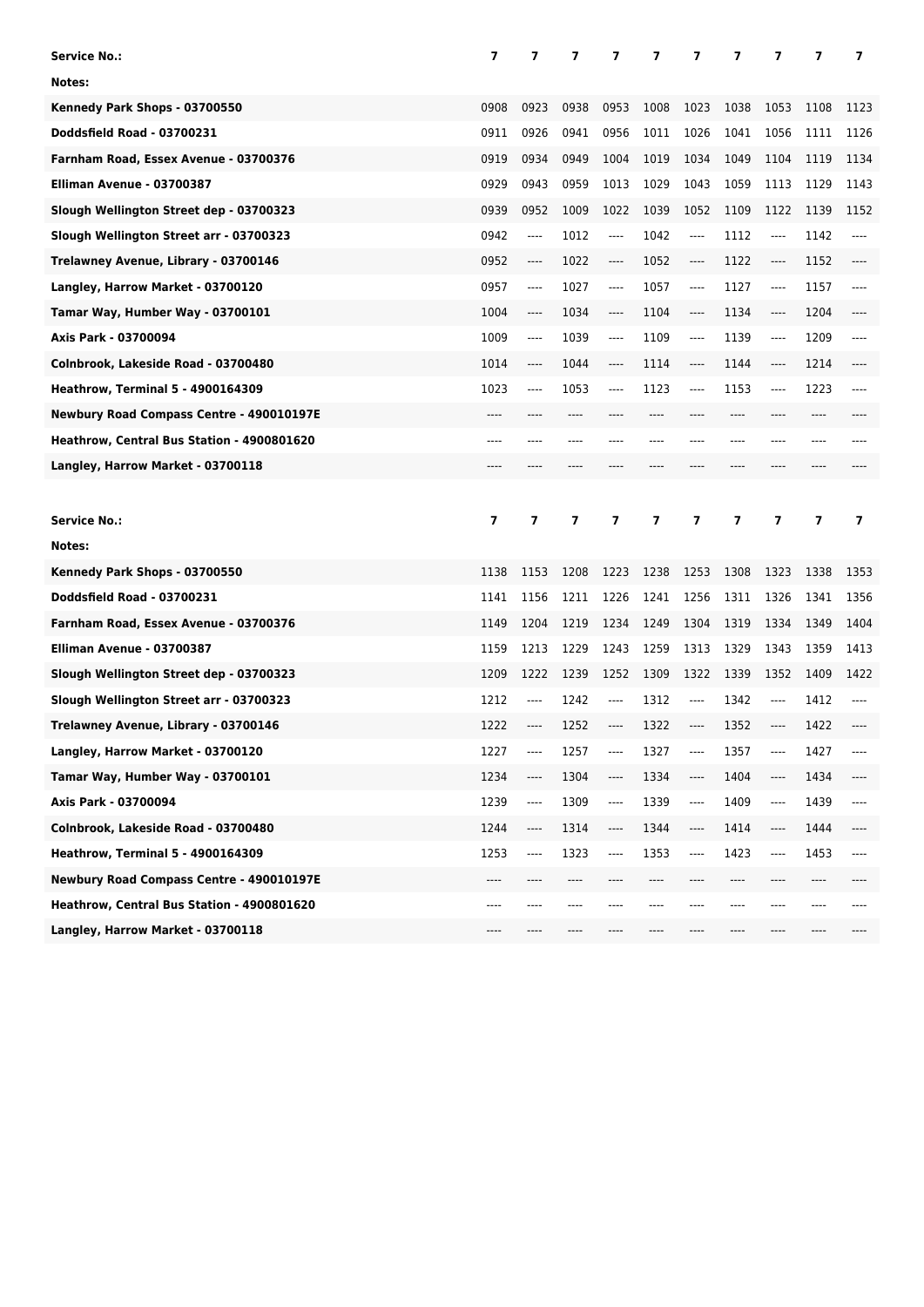| <b>Service No.:</b>                             | 7              | 7              | 7              | 7     | 7    | 7       | 7                        | 7                             | 7    | 7              |
|-------------------------------------------------|----------------|----------------|----------------|-------|------|---------|--------------------------|-------------------------------|------|----------------|
| Notes:                                          |                |                |                |       |      |         |                          |                               |      |                |
| Kennedy Park Shops - 03700550                   | 1408           | 1423           | 1438           | 1453  | 1508 | 1523    | 1538                     | 1553                          | 1612 | 1627           |
| Doddsfield Road - 03700231                      | 1411           | 1426           | 1441           | 1456  | 1511 | 1526    | 1541                     | 1556                          | 1615 | 1630           |
| Farnham Road, Essex Avenue - 03700376           | 1419           | 1434           | 1449           | 1504  | 1519 | 1534    | 1549                     | 1604                          | 1623 | 1638           |
| Elliman Avenue - 03700387                       | 1429           | 1443           | 1459           | 1513  | 1529 | 1543    | 1559                     | 1613                          | 1633 | 1647           |
| Slough Wellington Street dep - 03700323         | 1439           | 1452           | 1509           | 1522  | 1539 | 1552    | 1609                     | 1622                          | 1643 | 1656           |
| Slough Wellington Street arr - 03700323         | 1442           | ----           | 1512           | ----  | 1542 | ----    | 1612                     | $\hspace{1.5cm} \textbf{---}$ | 1646 | ----           |
| Trelawney Avenue, Library - 03700146            | 1452           | $---$          | 1522           | ----  | 1554 | ----    | 1624                     | $---$                         | 1658 | ----           |
| Langley, Harrow Market - 03700120               | 1457           | ----           | 1527           | $---$ | 1559 | ----    | 1629                     | $\hspace{1.5cm} \textbf{---}$ | 1703 | ----           |
| Tamar Way, Humber Way - 03700101                | 1504           | $-----$        | 1534           | ----  | 1606 | ----    | 1636                     | $\hspace{1.5cm} \textbf{---}$ | 1710 | ----           |
| Axis Park - 03700094                            | 1509           | ----           | 1539           | ----  | 1611 | ----    | 1641                     | $-----$                       | 1715 |                |
| Colnbrook, Lakeside Road - 03700480             | 1514           | $-----$        | 1544           | ----  | 1616 | ----    | 1646                     | $\hspace{1.5cm} \textbf{---}$ | 1720 |                |
| <b>Heathrow, Terminal 5 - 4900164309</b>        | 1523           | $---$          | 1553           | ----  | 1625 | ----    | 1655                     | $-----$                       | 1729 | ----           |
| <b>Newbury Road Compass Centre - 490010197E</b> | ----           |                | ----           |       |      |         | ----                     | $---$                         | ---- |                |
| Heathrow, Central Bus Station - 4900801620      | ----           |                | ----           |       |      |         | ----                     | $---$                         | ---- |                |
| Langley, Harrow Market - 03700118               | ----           |                |                |       |      |         |                          |                               |      |                |
|                                                 |                |                |                |       |      |         |                          |                               |      |                |
|                                                 |                |                |                |       |      |         |                          |                               |      |                |
| <b>Service No.:</b>                             | $\overline{7}$ | $\overline{ }$ | $\overline{ }$ | 7     | 7    | 7       | $\overline{\phantom{a}}$ | 7                             | 7    | $\overline{ }$ |
| Notes:                                          |                |                |                |       |      |         |                          |                               |      |                |
| Kennedy Park Shops - 03700550                   | 1642           | 1657           | 1712           | 1727  | 1742 | 1756    | 1812                     | 1824                          | 1847 | 1914           |
| Doddsfield Road - 03700231                      | 1645           | 1700           | 1715           | 1730  | 1745 | 1759    | 1815                     | 1827                          | 1850 | 1917           |
| Farnham Road, Essex Avenue - 03700376           | 1653           | 1708           | 1723           | 1738  | 1753 | 1807    | 1823                     | 1835                          | 1858 | 1923           |
| Elliman Avenue - 03700387                       | 1703           | 1717           | 1733           | 1747  | 1803 | 1816    | 1833                     | 1844                          | 1907 | 1928           |
| Slough Wellington Street dep - 03700323         | 1713           | 1726           | 1743           | 1756  | 1813 | 1825    | 1843                     | 1853                          | 1914 | 1935           |
| Slough Wellington Street arr - 03700323         | 1716           | ----           | 1746           | ----  | 1816 | $-----$ | 1846                     | $\hspace{1.5cm} \textbf{---}$ | 1916 | 1937           |
| Trelawney Avenue, Library - 03700146            | 1728           | ----           | 1758           | ----  | 1828 | $---$   | 1858                     | $---$                         | 1923 | 1944           |
| Langley, Harrow Market - 03700120               | 1733           |                | 1803           |       | 1833 | ----    | 1903                     | $\hspace{1.5cm} \textbf{---}$ | 1926 | 1947           |
| Tamar Way, Humber Way - 03700101                | 1740           | ----           | 1810           | ----  | 1840 | ----    | 1908                     | ----                          | 1930 | 1952           |
| Axis Park - 03700094                            | 1745           | ----           | 1815           | $---$ | 1845 | ----    | 1912                     | ----                          | ---- | 1956           |
| Colnbrook, Lakeside Road - 03700480             | 1750           | ----           | 1820           | ----  | 1850 | ----    | 1917                     | ----                          | ---- | 2001           |
| <b>Heathrow, Terminal 5 - 4900164309</b>        | 1759           | ----           | 1829           | ----  | 1859 | ----    | 1924                     | ----                          |      | 2008           |
| Newbury Road Compass Centre - 490010197E        | ----           | ----           | ----           |       |      | ----    | ----                     | ----                          | ---- |                |
| Heathrow, Central Bus Station - 4900801620      | ---            |                |                |       |      |         |                          |                               |      |                |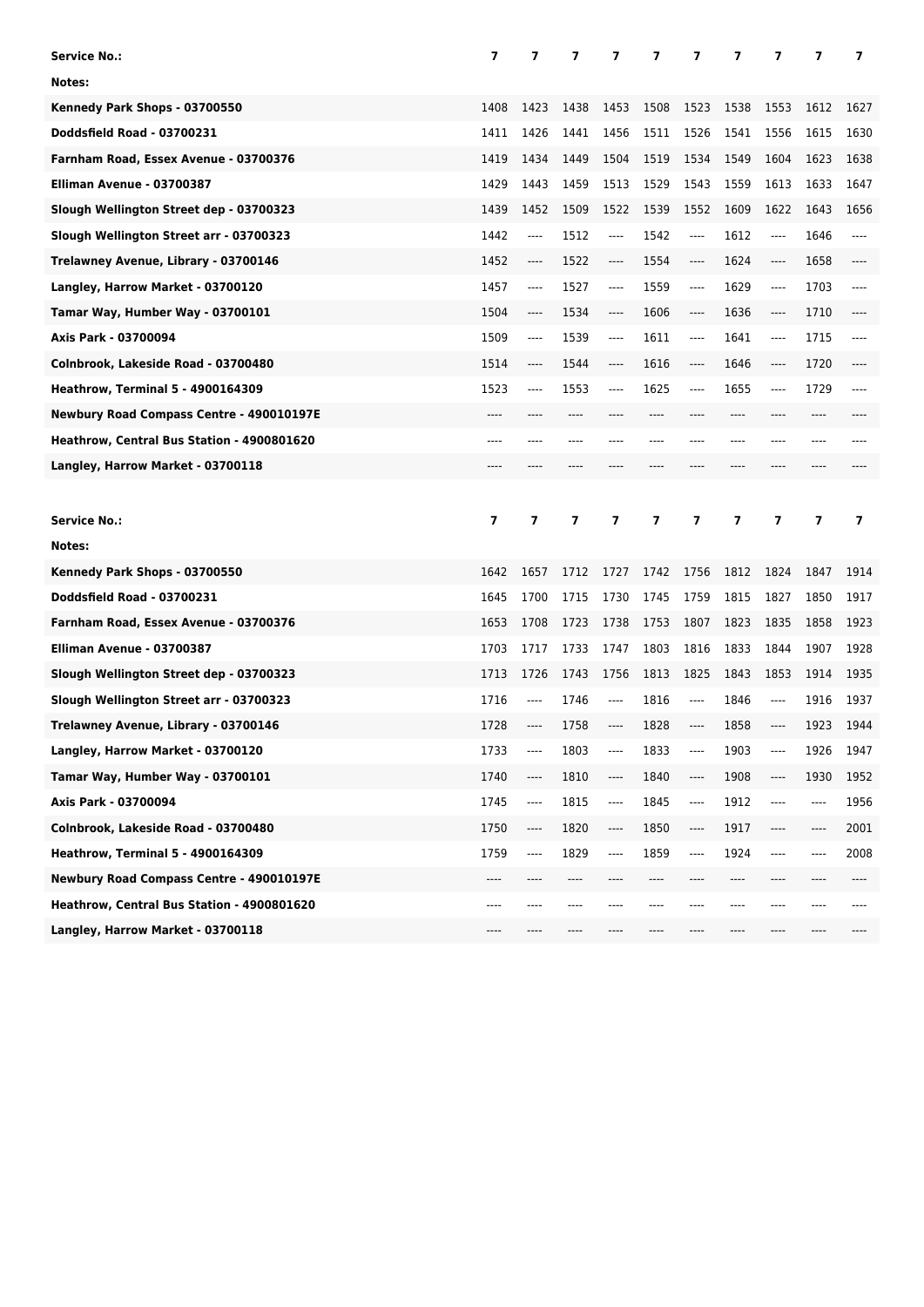| <b>Service No.:</b>                        | 7     | $\overline{7}$ | $\overline{\mathbf{z}}$ | 7     | $\overline{\phantom{a}}$ | 7    | 7     |
|--------------------------------------------|-------|----------------|-------------------------|-------|--------------------------|------|-------|
| Notes:                                     |       |                |                         |       |                          |      |       |
| Kennedy Park Shops - 03700550              | 1937  | 2001           | 2028                    | 2128  | 2228                     | 2328 | 0028  |
| Doddsfield Road - 03700231                 | 1940  | 2004           | 2031                    | 2131  | 2231                     | 2331 | 0031  |
| Farnham Road, Essex Avenue - 03700376      | 1945  | 2010           | 2037                    | 2137  | 2237                     | 2336 | 0036  |
| Elliman Avenue - 03700387                  | 1950  | 2015           | 2042                    | 2142  | 2242                     | 2341 | $---$ |
| Slough Wellington Street dep - 03700323    | 1957  | 2022           | 2049                    | 2149  | 2249                     | 2348 | $---$ |
| Slough Wellington Street arr - 03700323    | ----  | 2024           | 2051                    | 2151  | 2251                     | ---- | ----  |
| Trelawney Avenue, Library - 03700146       | ----  | 2031           | 2058                    | 2158  | 2258                     | ---- | $---$ |
| Langley, Harrow Market - 03700120          | ----  | 2034           | 2101                    | 2201  | 2301                     | ---- | ----  |
| Tamar Way, Humber Way - 03700101           | ----  | 2039           | 2106                    | 2206  | 2306                     | ---- | $---$ |
| Axis Park - 03700094                       | $---$ | 2043           | 2110                    | 2210  | 2310                     | ---- | ----  |
| Colnbrook, Lakeside Road - 03700480        | ----  | 2048           | 2115                    | 2215  | 2315                     | ---- | $---$ |
| <b>Heathrow, Terminal 5 - 4900164309</b>   | $---$ | 2055           | 2122                    | 2222  | 2322                     | ---- | $---$ |
| Newbury Road Compass Centre - 490010197E   | $---$ | $----$         | ----                    | $---$ | ----                     | ---- | $---$ |
| Heathrow, Central Bus Station - 4900801620 | ----  | ----           | ----                    | ----  | ----                     | ---- |       |
| Langley, Harrow Market - 03700118          | ----  |                | ----                    |       |                          |      |       |

## **7: Heathrow - Britwell**

## **Monday to Friday**

| <b>Service No.:</b>                        | $\overline{ }$ | $\overline{ }$ | $\overline{\mathbf{z}}$ | $\overline{7}$ | $\overline{7}$ | $\overline{7}$ | $\overline{7}$ | $\overline{ }$ | 7       | 7    |
|--------------------------------------------|----------------|----------------|-------------------------|----------------|----------------|----------------|----------------|----------------|---------|------|
| Notes:                                     |                |                |                         |                |                |                |                |                |         |      |
| Heathrow. Central Bus Station - 4900801620 | 0405           | 0425           | 0455                    | 0530           |                |                |                |                |         |      |
| Compass Centre - 490005530W                | 0412           | 0432           | 0502                    | 0537           | ----           |                |                |                |         |      |
| <b>Heathrow, Terminal 5 - 4900164309</b>   | 0419           | 0439           | 0509                    | 0544           | 0616           | 0637           | $---$          | 0657           | $-----$ | 0726 |
| Colnbrook, Lakeside Road - 03700169        | 0425           | 0445           | 0515                    | 0550           | 0622           | 0643           | ----           | 0703           | $---$   | 0733 |
| Axis Park - 03700094                       | 0429           | 0449           | 0519                    | 0554           | 0626           | 0647           | ----           | 0710           | $-----$ | 0740 |
| Tamar Way, Humber Way - 03700102           | 0433           | 0453           | 0523                    | 0558           | 0630           | 0651           | $---$          | 0715           | $---$   | 0745 |
| Langley, Harrow Market - 03700118          | 0438           | 0458           | 0528                    | 0603           | 0635           | 0656           | ----           | 0723           | ----    | 0753 |
| Trelawney Avenue, Library - 03700147       | 0441           | 0501           | 0531                    | 0606           | 0638           | 0659           | ----           | 0728           | $---$   | 0758 |
| Slough, Brunel Way arr - 03700531          | 0450           | 0510           | 0540                    | 0615           | 0647           | 0708           | $---$          | 0742           | $---$   | 0812 |
| Slough, Brunel Way dep - 03700531          | 0453           | 0513           | 0543                    | 0618           | 0649           | 0710           | 0727           | 0744           | 0757    | 0814 |
| Elliman Avenue - 03700388                  | 0500           | 0520           | 0550                    | 0625           | 0656           | 0718           | 0735           | 0752           | 0805    | 0822 |
| Farnham Road, Essex Avenue - 03700371      | 0506           | 0526           | 0556                    | 0631           | 0702           | 0727           | 0744           | 0801           | 0814    | 0831 |
| Kennedy Park Shops - 03700550              | 0511           | 0531           | 0601                    | 0636           | 0707           | 0732           | 0749           | 0806           | 0819    | 0836 |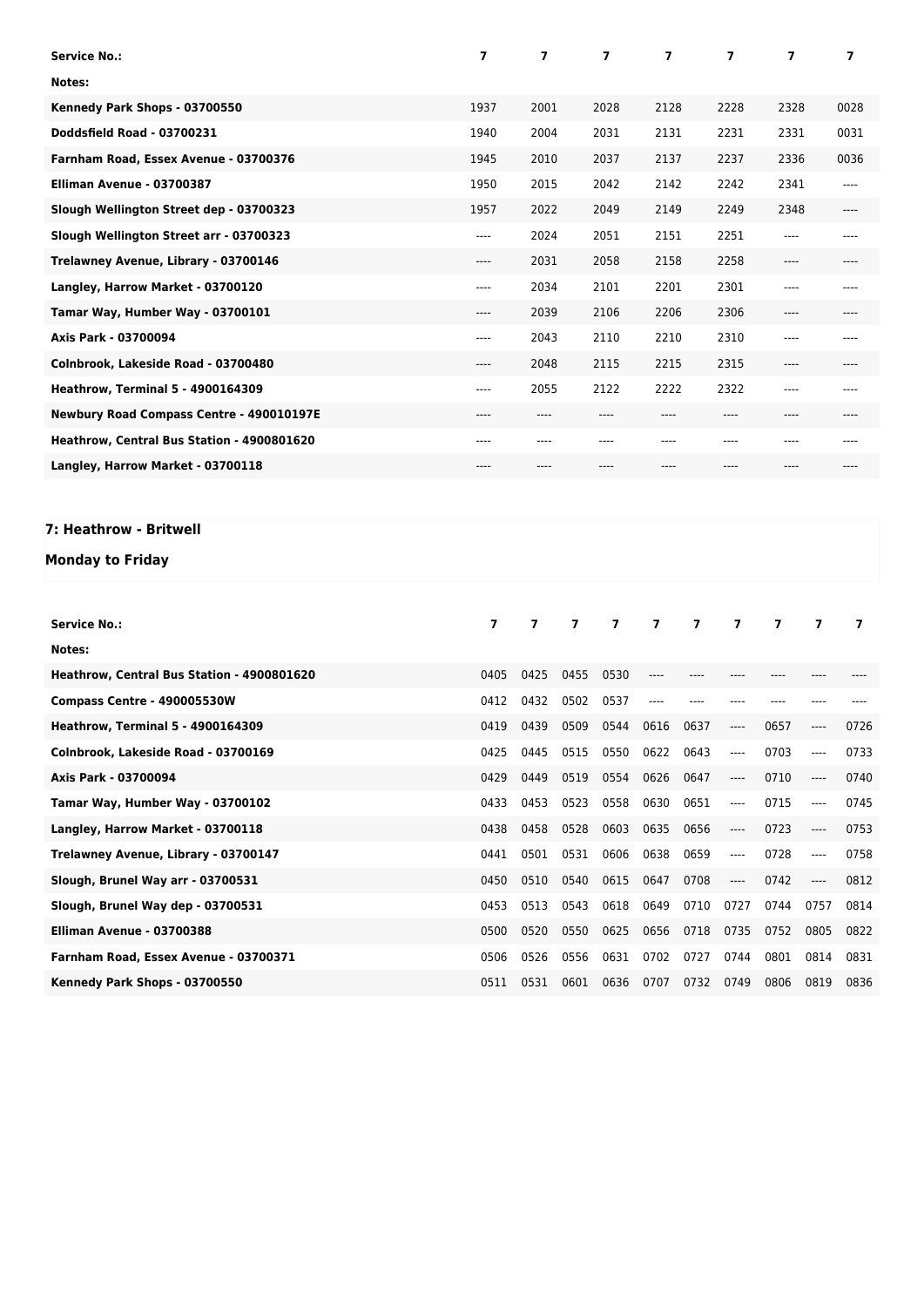| <b>Service No.:</b>                        | 7                       | 7                       | 7              | 7    | 7         | 7                       | 7                             | 7     | 7                             | 7              |
|--------------------------------------------|-------------------------|-------------------------|----------------|------|-----------|-------------------------|-------------------------------|-------|-------------------------------|----------------|
| Notes:                                     |                         |                         |                |      |           |                         |                               |       |                               |                |
| Heathrow, Central Bus Station - 4900801620 | $---$                   |                         |                |      |           |                         |                               |       | ----                          |                |
| Compass Centre - 490005530W                | ----                    | ----                    | ----           | ---- |           |                         | ----                          | $---$ | ----                          |                |
| <b>Heathrow, Terminal 5 - 4900164309</b>   | $---$                   | 0755                    | ----           | 0828 | $---$     | 0901                    | $-----$                       | 0931  | ----                          | 1001           |
| Colnbrook, Lakeside Road - 03700169        | $---$                   | 0802                    | ----           | 0835 | $---$     | 0908                    | $---$                         | 0938  | ----                          | 1008           |
| Axis Park - 03700094                       | $---$                   | 0809                    | ----           | 0842 | $---$     | 0913                    | $-----$                       | 0943  | ----                          | 1013           |
| Tamar Way, Humber Way - 03700102           | $---$                   | 0814                    | ----           | 0847 | $---$     | 0918                    | $---$                         | 0948  | ----                          | 1018           |
| Langley, Harrow Market - 03700118          | $---$                   | 0822                    | ----           | 0855 | $-----$   | 0925                    | $-----$                       | 0955  | ----                          | 1025           |
| Trelawney Avenue, Library - 03700147       | $---$                   | 0827                    | ----           | 0900 | ----      | 0930                    | $---$                         | 1000  | ----                          | 1030           |
| Slough, Brunel Way arr - 03700531          | $---$                   | 0841                    | ----           | 0912 | $---$     | 0942                    | $---$                         | 1012  | $\hspace{1.5cm} \textbf{---}$ | 1042           |
| Slough, Brunel Way dep - 03700531          | 0829                    | 0843                    | 0859           | 0915 | 0930      | 0945                    | 1000                          | 1015  | 1030                          | 1045           |
| Elliman Avenue - 03700388                  | 0837                    | 0851                    | 0907           | 0922 | 0937      | 0952                    | 1007                          | 1022  | 1037                          | 1052           |
| Farnham Road, Essex Avenue - 03700371      | 0846                    | 0900                    | 0915           | 0930 | 0945      | 1000                    | 1015                          | 1030  | 1045                          | 1100           |
| Kennedy Park Shops - 03700550              | 0851                    | 0906                    | 0921           | 0936 | 0951      | 1006                    | 1021                          | 1036  | 1051                          | 1106           |
|                                            |                         |                         |                |      |           |                         |                               |       |                               |                |
| <b>Service No.:</b>                        | $\overline{ }$          | $\overline{ }$          | $\overline{ }$ | 7    | 7         | 7                       | $\overline{ }$                | 7     | 7                             | $\overline{ }$ |
| Notes:                                     |                         |                         |                |      |           |                         |                               |       |                               |                |
| Heathrow, Central Bus Station - 4900801620 | ----                    | ----                    |                | ---- |           |                         | ----                          | ----  | ----                          |                |
| Compass Centre - 490005530W                |                         |                         |                |      |           |                         | ---                           |       |                               |                |
| <b>Heathrow, Terminal 5 - 4900164309</b>   |                         | 1031                    | ----           | 1101 | ----      | 1131                    | $\hspace{1.5cm} \textbf{---}$ | 1201  | ----                          | 1231           |
| Colnbrook, Lakeside Road - 03700169        | $---$                   | 1038                    | ----           | 1108 | ----      | 1138                    | $\hspace{1.5cm} \textbf{---}$ | 1208  | ----                          | 1238           |
| Axis Park - 03700094                       | ----                    | 1043                    | $-----$        | 1113 | ----      | 1143                    | $\hspace{1.5cm} \textbf{---}$ | 1213  | ----                          | 1243           |
| Tamar Way, Humber Way - 03700102           | ----                    | 1048                    | ----           | 1118 | ----      | 1148                    | $---$                         | 1218  | ----                          | 1248           |
| Langley, Harrow Market - 03700118          | ----                    | 1055                    | $-----$        | 1125 | ----      | 1155                    | $---$                         | 1225  | ----                          | 1255           |
| Trelawney Avenue, Library - 03700147       | ----                    | 1100                    | $-----$        | 1130 | ----      | 1200                    | $-----$                       | 1230  | ----                          | 1300           |
| Slough, Brunel Way arr - 03700531          | ----                    | 1112                    | ----           | 1142 | ----      | 1212                    | ----                          | 1242  | ----                          | 1312           |
| Slough, Brunel Way dep - 03700531          | 1100                    | 1115                    | 1130           | 1145 | 1200      | 1215                    | 1230                          | 1245  | 1300                          | 1315           |
| Elliman Avenue - 03700388                  | 1107                    | 1122                    | 1137           | 1152 | 1207      | 1222                    | 1237                          | 1252  | 1307                          | 1322           |
| Farnham Road, Essex Avenue - 03700371      | 1115                    | 1130                    | 1145           | 1200 | 1215      | 1230                    | 1245                          | 1300  | 1315                          | 1330           |
| Kennedy Park Shops - 03700550              | 1121                    | 1136                    | 1151 1206      |      | 1221 1236 |                         | 1251                          | 1306  | 1321 1336                     |                |
|                                            |                         |                         |                |      |           |                         |                               |       |                               |                |
|                                            |                         |                         |                |      |           |                         |                               |       |                               |                |
| <b>Service No.:</b>                        | $\overline{\mathbf{z}}$ | $\overline{\mathbf{z}}$ | $\overline{7}$ | 7    | 7         | $\overline{\mathbf{z}}$ | 7                             | 7     | $\overline{ }$                | $\overline{7}$ |
| Notes:                                     |                         |                         |                |      |           |                         |                               |       |                               |                |
| Heathrow, Central Bus Station - 4900801620 |                         |                         |                |      |           |                         |                               |       |                               |                |
| Compass Centre - 490005530W                | $---$                   | ----                    | ----           |      |           |                         | ----                          | ----  | ----                          | ----           |
| <b>Heathrow, Terminal 5 - 4900164309</b>   | $---$                   | 1301                    | ----           | 1331 | ----      | 1401                    | ----                          | 1431  | ----                          | 1501           |
| Colnbrook, Lakeside Road - 03700169        | $---$                   | 1308                    | ----           | 1338 | ----      | 1408                    | ----                          | 1438  | ----                          | 1508           |
| Axis Park - 03700094                       | ----                    | 1313                    | ----           | 1343 | ----      | 1413                    | ----                          | 1443  | ----                          | 1516           |
| Tamar Way, Humber Way - 03700102           | $---$                   | 1318                    | ----           | 1348 | $\cdots$  | 1418                    | $\overline{\phantom{a}}$      | 1448  | ----                          | 1521           |
| Langley, Harrow Market - 03700118          | $---$                   | 1325                    | ----           | 1355 | ----      | 1425                    | ----                          | 1455  | ----                          | 1528           |
| Trelawney Avenue, Library - 03700147       | ----                    | 1330                    | ----           | 1400 | ----      | 1430                    | $\overline{\phantom{a}}$      | 1500  | ----                          | 1534           |
| Slough, Brunel Way arr - 03700531          | ----                    | 1342                    | ----           | 1412 | ----      | 1442                    | ----                          | 1512  | ----                          | 1546           |
| Slough, Brunel Way dep - 03700531          | 1330                    | 1345                    | 1400           | 1415 | 1430      | 1445                    | 1500                          | 1515  | 1530                          | 1549           |
| Elliman Avenue - 03700388                  | 1337                    | 1352                    | 1407           | 1422 | 1437      | 1452                    | 1507                          | 1522  | 1537                          | 1556           |
| Farnham Road, Essex Avenue - 03700371      | 1345                    | 1400                    | 1415           | 1430 | 1445      | 1500                    | 1515                          | 1530  | 1545                          | 1604           |
| Kennedy Park Shops - 03700550              | 1351                    | 1406                    | 1421           | 1436 | 1451 1506 |                         | 1521                          | 1536  | 1551                          | 1610           |